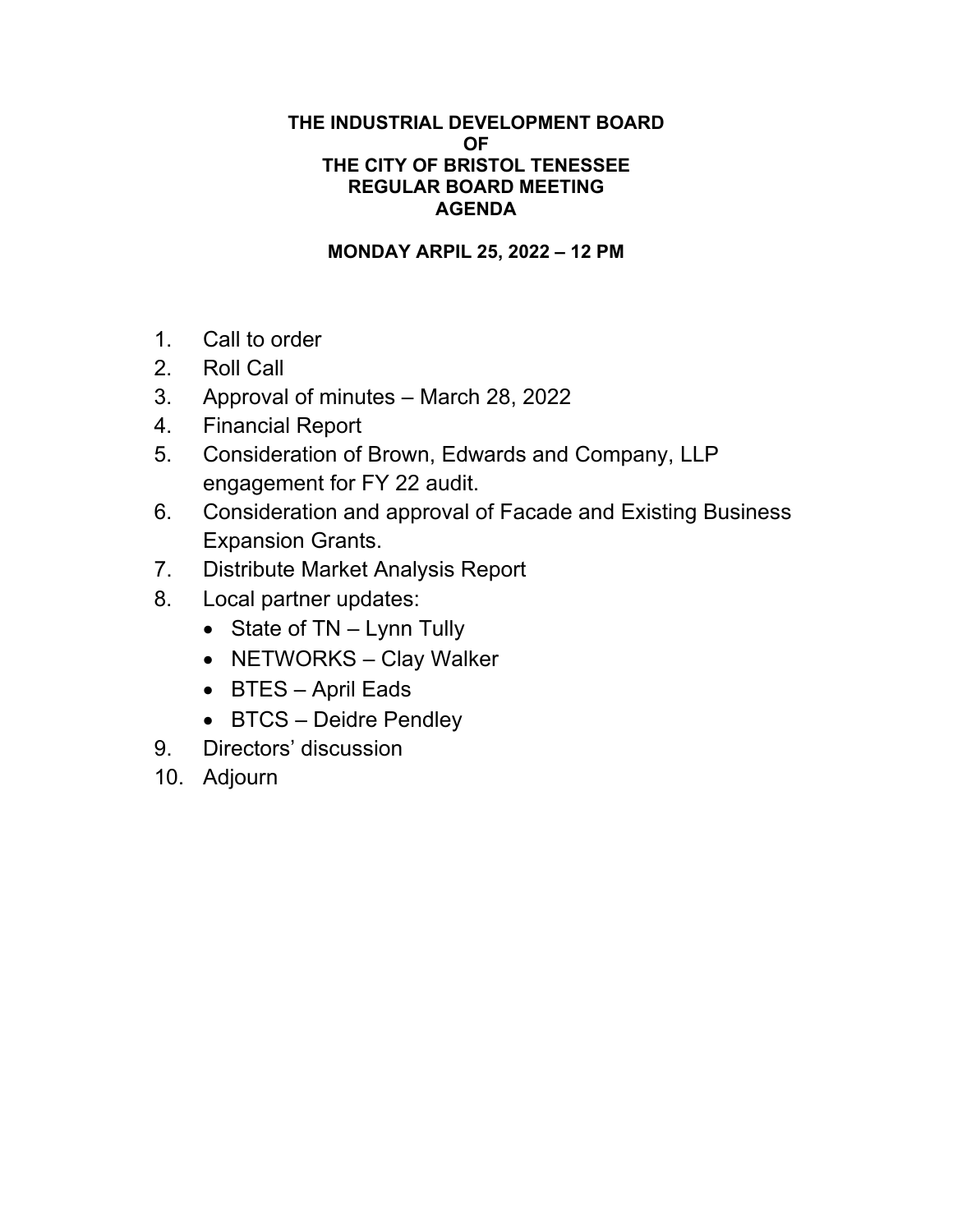# **MINTUTES OF THE INDUSTRIAL DEVELOPMENT BOARD OF THE CITY OF BRISTOL TENNESSEE MARCH 28, 2022 REGULAR MEETING**

## **Board Members Present: Staff:**

Dirk Crandell – Chair The Chair Tom Anderson – Director Logan McCabe – Vice Chair Matt Garland – Eco. Dev. Specialist Jeff Jones – Secretary/Treasurer Hollie Verran – Finance Rob Nicar – Vice Secretary/Treasurer David Wagner Nancy Cook Raj Venkataraman Vince Turner – Council Representative

**Also present:**  Clay Walker – NETWORKS April Eads – BTES Lynn Tully – State of TN ECD Deidre Pendley – BTCS

**Call to order:** Chairman Dirk Crandell opened the March 28, 2022 Industrial Development Board Regular Meeting at 12:00 p.m. Roll call was made and Chairman Crandell declared a quorum present. Chairman Crandell thanked Director Venkataraman for being a gracious host for the February Regular Meeting which was held at the Seaman Corporation Facility.

**Approval of the minutes:** February 28, 2022 – Chairman Crandell asked if there were any additions or deletions to the minutes. A motion to approve the minutes was made by Mr. Wagner and seconded by Mr. McCabe. Motion passed unanimously.

**Financial Report:** Chairman Crandell asked for the financial report. Tom Anderson advised the Board that the IDB account on February 01, 2022 had beginning balance of \$87,499.73. There were 1 large and 5 smaller disbursements made. Final billing to Mauldin & Jenkins of \$3,960, meeting meals, filing fee and IDB Public notice ad totaling \$541.76. The February 28, 2022 ending balance was \$82,997.96. Additionally, the \$100,000 investment into First Horizon Bank money market account earned \$2,037.50 in interest to date.

A motion to accept the financial report was made by Mr. Jones and seconded by Ms. Cook. Motion passed unanimously.

**Program of Work/Project Status Discussion:** Chairman Crandell asked Mr. Anderson to begin the discussion. Mr. Anderson briefed the Board on Project Tadpole, Project Spirit, Former Raytheon Site status and the FY2023 budget includes \$1.75 million for developing another industrial site (minimum size of 20 acres)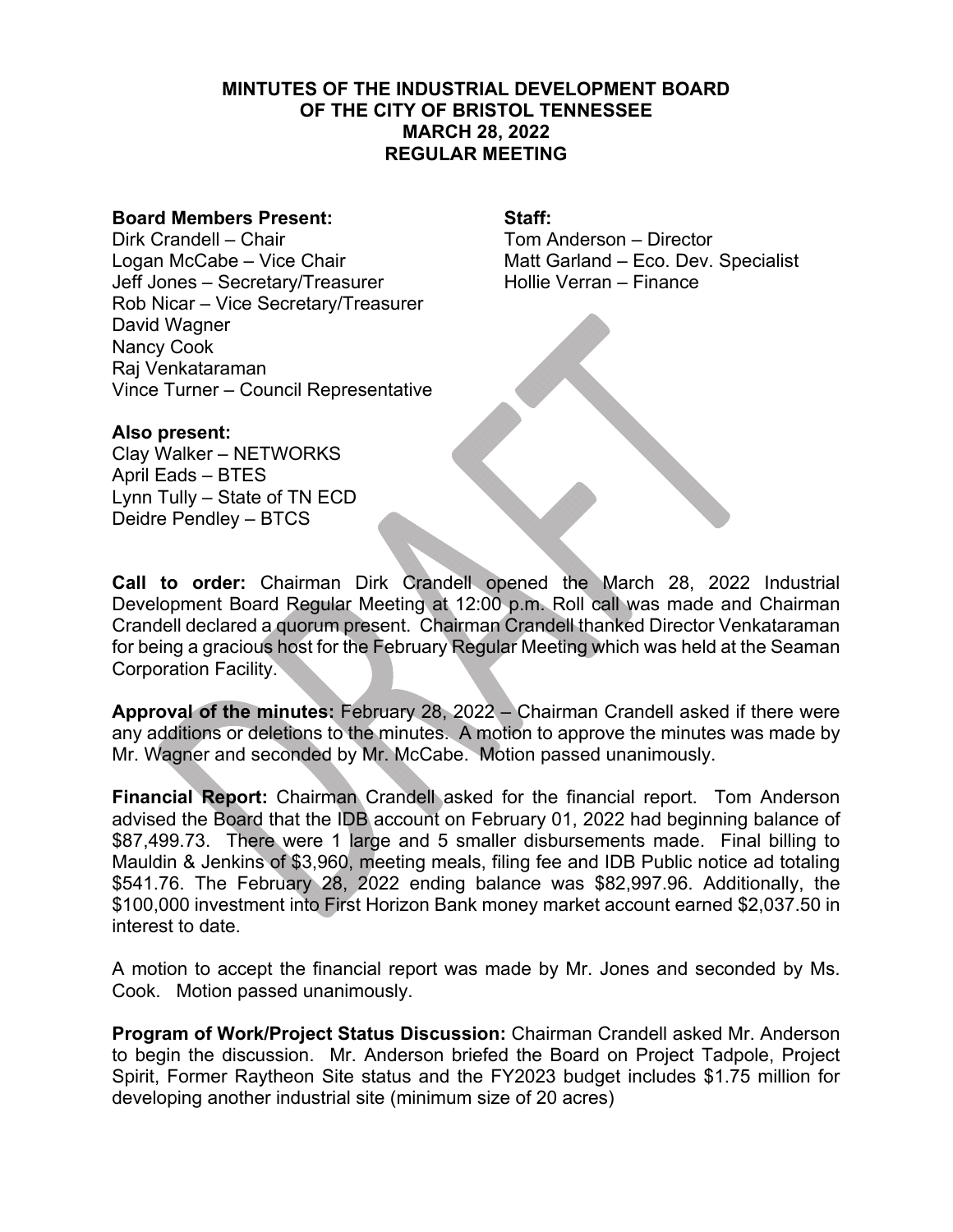**Façade and Business Expansion Grant Programs update:** Chairman Crandell asked Mr. Garland for the update. Mr. Garland explained the application period for the IDB grant programs closed on March 25th. There are six façade grant applications and two existing business expansion grant applications submitted for consideration. The grant packages are in the process of being reviewed to make sure they are complete and are in compliance with the application requirements. A committee will be formed to review all applications and the recommended applications will be presented at the next IDB meeting for approval.

**Local Partners Update:** Lynn Tully stated she is working on several projects with the local team and Mr. Anderson covered them in his update. Clay Walker gave a brief update on the construction of the rail-served site should commence very soon. Mr. Walker also expressed that the tri-cities has had a lot of call center activity and a review of target industry eligible for incentives should be reviewed. Mr. Walker gave a brief overview of the NETWORKS' Board of Directors strategic planning, which took place March 24<sup>th</sup>. The outcome identified 3 main target areas of product development, workforce and regionalism. April Eads stated the Team continue to market BTES prepared sites and working closely with existing industry. Deidre Pendley, BTCS, gave a brief overview of the success of Teacher/Industry Day and the State visit as part of the Innovation Grant awarded to Bristol TN schools' Viking Academy. Ms. Pendley stated the CLEP testing will take place in May and she will report on the metrics at a later meeting. Ms. Pendley also said there are currently 176 students participating in work keys testing.

**Directors' Discussion**: Mr. Crandell asked for the Directors if they had any items to discuss, none were expressed.

**Adjournment:** There being no further business Chairman Crandell adjourned the meeting at 1:13 p.m.

 $\mathcal{L}$  , where  $\mathcal{L}$ Dirk Crandell, Chairman

Attest:

 $\mathcal{L}$  , we can also the contract of the contract of the contract of the contract of the contract of the contract of the contract of the contract of the contract of the contract of the contract of the contract of the co Jeff Jones, Secretary/Treasurer

Attachments:

1. Agenda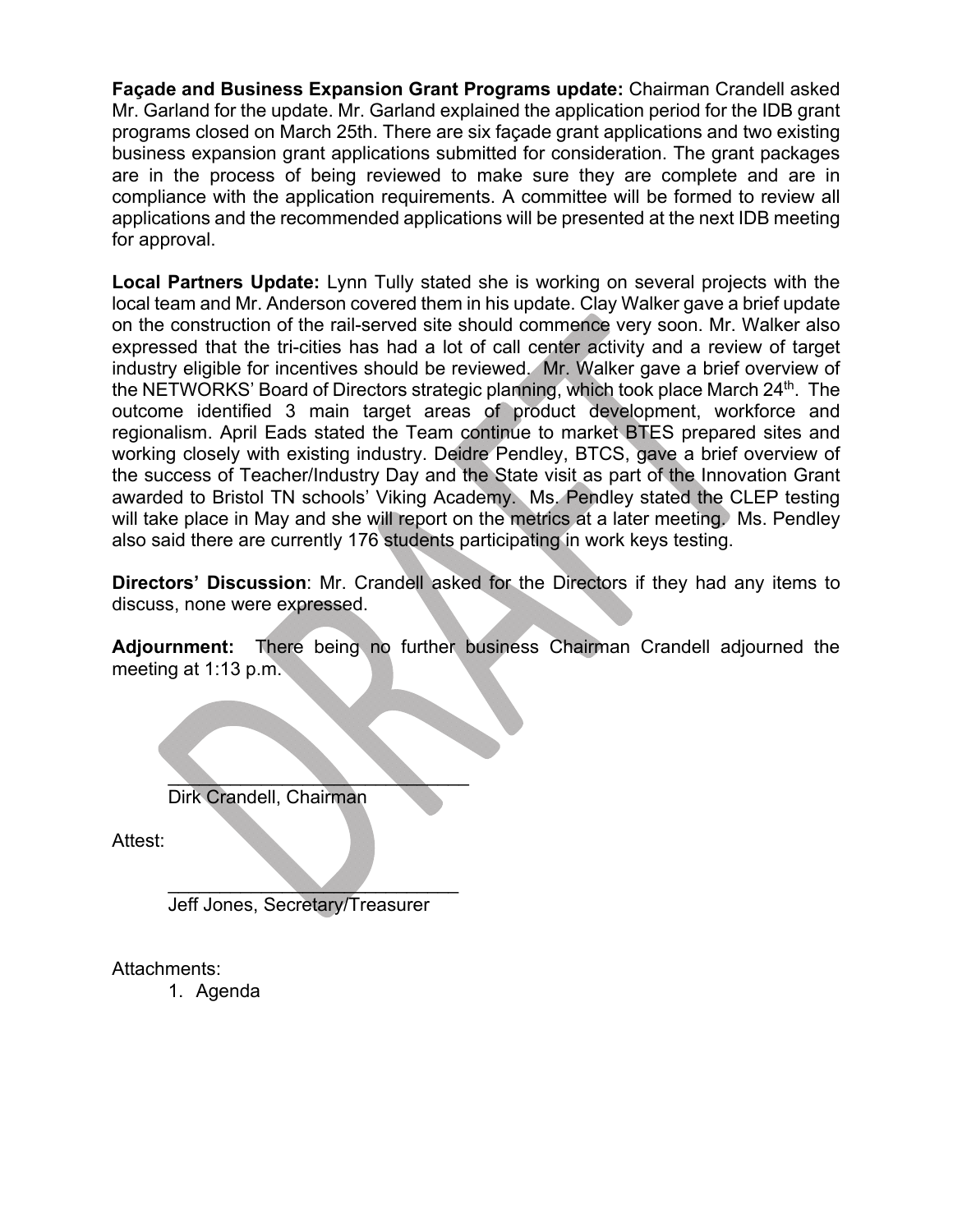### **Industrial Development Board of the City of Bristol, Tennessee March 31, 2022**

### **Check Register**

| <b>Beginning Balance 03/01/22</b>                                                                     | \$<br>82,997.96 |
|-------------------------------------------------------------------------------------------------------|-----------------|
| <b>Deposits</b><br>3/24/2022 - BTES Portion of Market Condition Study                                 | 9,999.00        |
| <b>Total Deposits</b>                                                                                 | 9,999.00        |
| <b>Disbursements</b><br>Check 1334 - American Express - 2022 Regional Legislative Breakfast paid with | 35.00           |
| Bristol TN AMEX card 01/14/22<br>Check 1336 - Mad Greek - food for IDB work session on 02/07/22       | 135.87          |
|                                                                                                       |                 |
|                                                                                                       | 170.87          |
|                                                                                                       |                 |
| <b>Total Disbursements</b>                                                                            | 170.87          |
| Ending Balance 03/31/22                                                                               | \$<br>92,826.09 |
|                                                                                                       |                 |

## **Industrial Development Board of the City of Bristol, Tennessee Money Market**

| Interest Earned         | 68.79      |
|-------------------------|------------|
| <b>Balance 03/31/22</b> | 102,038.36 |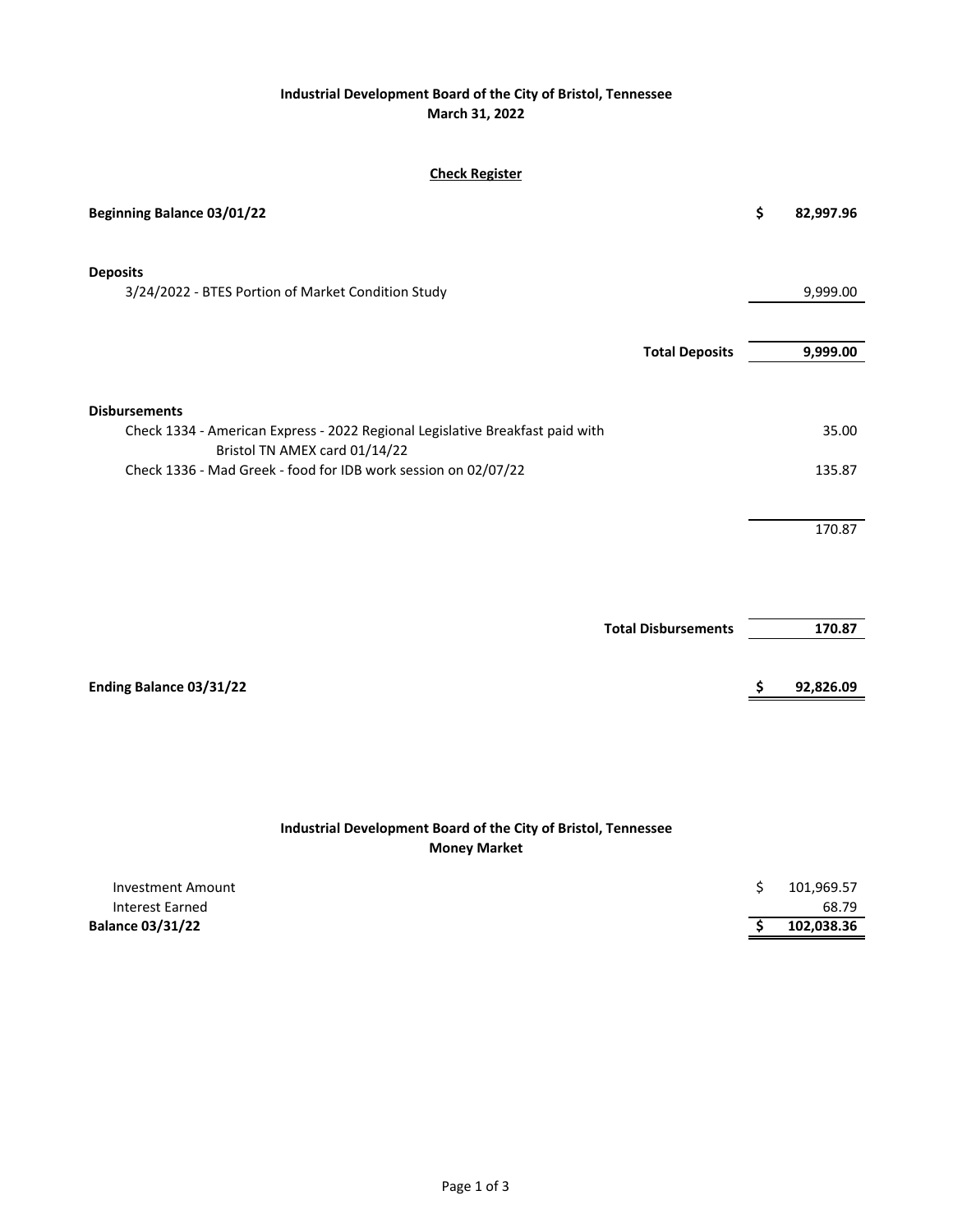#### **Bristol Industrial Development Board of the City of Bristol, Tennessee For the Period Ending March 31, 2022**

#### **Check Register**

| Beginning Balance 7/1/21                                                                            |               | \$<br>87,746.85 |
|-----------------------------------------------------------------------------------------------------|---------------|-----------------|
| <b>Deposits</b>                                                                                     |               |                 |
| City Portion of Market Condition Study                                                              | 9,999.67      |                 |
| Border Region Reimbursement from State 9/27/21                                                      | 10,933,682.63 |                 |
| Audit Fee Reimbursement 01/20/22                                                                    | 3,807.50      |                 |
| <b>BTES Portion of Market Condition Study</b>                                                       | 9,999.00      |                 |
| <b>Total Deposits</b>                                                                               |               | 10,957,488.80   |
| Disbursements                                                                                       |               |                 |
| <b>Prior Year Activity</b>                                                                          |               |                 |
| Check 1314 - City of Bristol, TN - Reimburse for Chik-fil-A meals at 6/7/21 IDB Meeting             | 142.21        |                 |
| Check 1323 - Bristol TN City Schools - AP Exam fee reimbursement for FY 2021                        | 6,291.00      |                 |
|                                                                                                     |               | 6,433.21        |
| <b>Cash Transfer between Accounts</b>                                                               |               |                 |
| 10/01/21 Wire Transfer to Bond Trustee for Distribution of Border Region State Sales Tax            | 7,683,073.85  |                 |
|                                                                                                     |               | 7,683,073.85    |
| 92347100 - Administration                                                                           |               |                 |
| Check 1315 - Stateline Bar & Grille - Meals for Called Work Session 7/12/21 &                       | 351.98        |                 |
| Regular Meeting 7/26/21                                                                             |               |                 |
| Check 1318 - Chic-fil-A at The Pinnacle - Food at 9/27/21 IDB meeting                               | 172.13        |                 |
| Check 1320 - Tri-Cities/Southwest Virginia Regional Group - Public Notice Ad                        | 153.60        |                 |
| for 08/09/21 IDB meeting                                                                            |               |                 |
| Check 1321 - Tri-Cities/Southwest Virginia Regional Group - Public Notice Ad                        | 126.60        |                 |
| for 07/12/21 IDB called worksession                                                                 |               |                 |
| Check 1322 - Thomas Anderson - Reimbursement for TN SOS Annual Report                               | 20.46         |                 |
| Check 1324 - Mauldin & Jenkins - progress billing on FY 2021 audit                                  | 5,800.00      |                 |
| Check 1325 - Bristol Bagel and Bakery - Food for IDB Meeting 11/22/21                               | 133.00        |                 |
| Check 1326 - Food City - Items for IDB Meeting 11/22/21                                             | 4.08          |                 |
| Check 1327 - Stateline Bar & Grille - Food for IDB Meeting 10/25/21                                 | 208.99        |                 |
| Check 1328 - Matthew Garland - IDB Supplies from Walmart on 12/17/21                                | 52.14         |                 |
| Check 1329 - Mad Greek - food for IDB Meeting on 12/20/21                                           | 214.83        |                 |
| Check 1330 - American Express - Reimburse filing fees for IDB 2021 1099 - NEC forms                 | 4.75          |                 |
| paid with Bristol TN AMEX card 01/20/22                                                             |               |                 |
| Check 1331 - Mauldin & Jenkins - Final billing for FY21 audit                                       | 3,960.00      |                 |
| Check 1332 - Chick-fil-A - 1/24/22 IDB Lunch                                                        | 138.24        |                 |
| Check 1333 - Tri-Cities/Southwest Virginia Regional Group - 12/13/21 Public Notice Ad               | 131.80        |                 |
| for 12/20/21 IDB meeting                                                                            |               |                 |
| Check 1334 - American Express - 2022 Regional Legislative Breakfast paid with                       | 35.00         |                 |
| Bristol TN AMEX card 01/14/22                                                                       |               |                 |
| Check 1336 - Mad Greek - food for IDB work session on 02/07/22                                      | 135.87        |                 |
| Total Disbursements - 92347100                                                                      |               | 11,643.47       |
| 92347220 - Industrial Development                                                                   |               |                 |
| Check 1316 - Bristol Bagel and Bakery - IDB Lunch 8/9/21                                            | 150.25        |                 |
| Check 1317 - Allison Outdoor Advertising - Ad from 8/1 to 8/28/21                                   | 500.00        |                 |
| Total Disbursements - 92347220                                                                      |               | 650.25          |
|                                                                                                     |               |                 |
| 92347230 - Chapter 420 Project                                                                      |               |                 |
| Online Transfer - Distribution of Border Region State Sales Tax to the City of Bristol, TN 09/29/21 | 1,138,456.44  |                 |
| Check 1319 - Distribution of Border Region State Sales Tax to Friendship                            | 2,112,152.34  |                 |
| Properties, LLC (Friendship Properties, LLC portion of \$1,107,742.52                               |               |                 |
| and Centre Pointe, LLC portion of \$1,004,409.82)                                                   |               |                 |
| Total Disbursements - 92347230                                                                      |               | 3,250,608.78    |